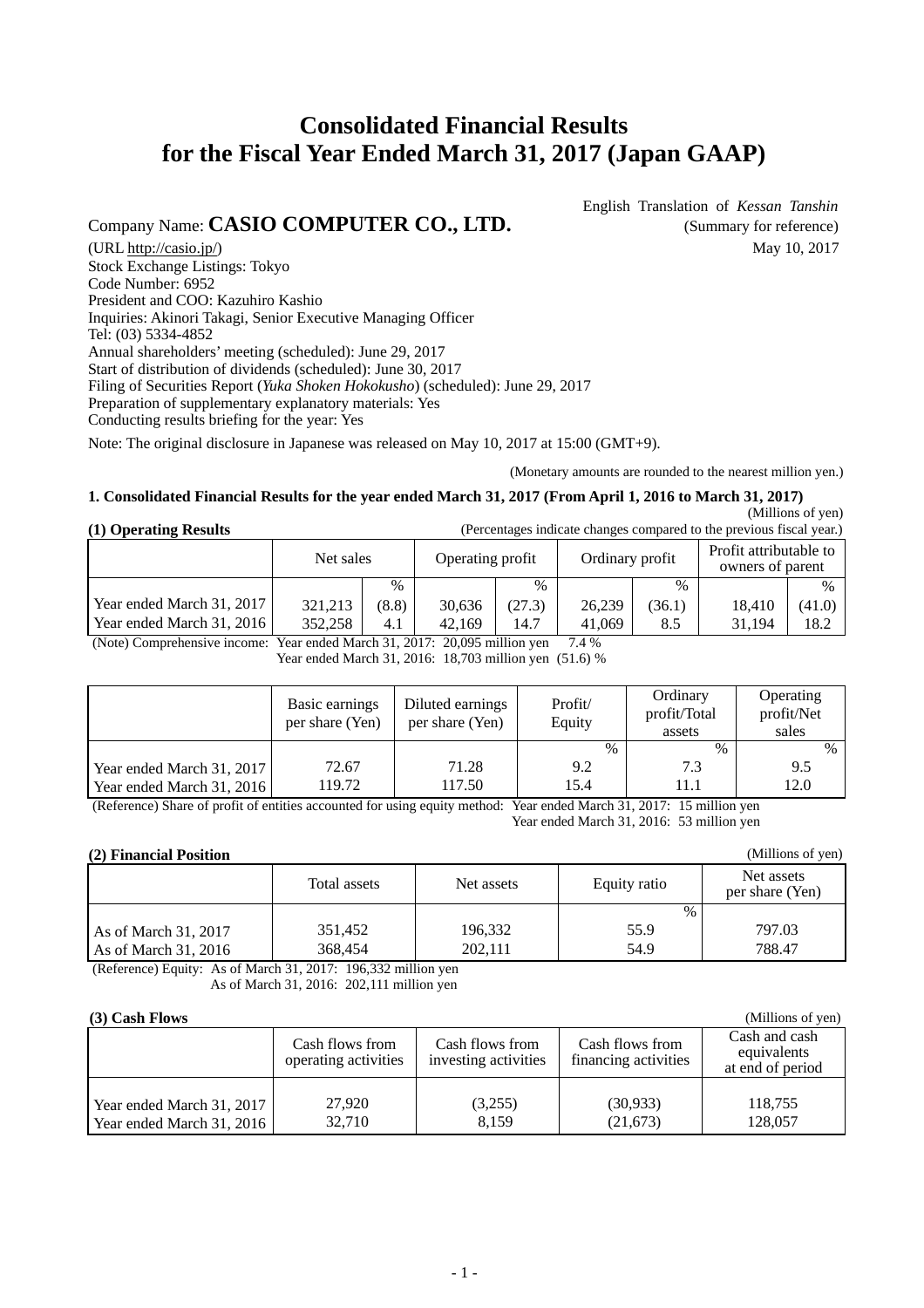#### **2. Dividends**

|                                          |            |                 | Dividends per share (Yen) |             |       | Total<br>dividends           | Payout ratio   | Dividends/                   |
|------------------------------------------|------------|-----------------|---------------------------|-------------|-------|------------------------------|----------------|------------------------------|
|                                          | June<br>30 | September<br>30 | December<br>31            | March<br>31 | Total | payment<br>(Millions of yen) | (Consolidated) | Net assets<br>(Consolidated) |
|                                          |            |                 |                           |             |       |                              | $\%$           | $\%$                         |
| Year ended March 31, 2016                | -          | 17.50           | -                         | 22.50       | 40.00 | 10.341                       | 33.4           | 5.1                          |
| Year ended March 31, 2017                | -          | 20.00           | -                         | 20.00       | 40.00 | 10,053                       | 55.0           | 5.0                          |
| Year ending March 31, 2018<br>(Forecast) | -          | 20.00           | -                         | 20.00       | 40.00 |                              | 43.8           |                              |

#### **3. Consolidated Results Forecasts for Fiscal 2018 (From April 1, 2017 to March 31, 2018)**

(Millions of yen)

(Percentages indicate changes compared to the corresponding periods of the previous fiscal year.)

|                   | Net sales |      |        | Operating profit | Ordinary profit |      | Profit attributable to<br>owners of parent |      | Basic earnings<br>per share |
|-------------------|-----------|------|--------|------------------|-----------------|------|--------------------------------------------|------|-----------------------------|
|                   |           | $\%$ |        | $\frac{0}{0}$    |                 | $\%$ |                                            | $\%$ | Yen                         |
| <b>First Half</b> | 160.000   |      | 14.500 | 7.6              | 13.500          | 64.1 | 9,500                                      | 48.7 | 38.57                       |
| Fiscal 2018       | 350.000   | 9.0  | 34,000 | 11.0             | 32,000          | 22.0 | 22,500                                     | 22.2 | 91.34                       |

#### **Notes**

(1) Changes in significant subsidiaries (Changes in scope of consolidation): No

Newly included: -

Excluded: -

- (2) Changes in accounting policies, changes in accounting estimates and retrospective restatements
	- (a) Changes in accounting policies due to revision of accounting standards: Yes
	- (b) Changes in accounting policies other than (a) above: No
	- (c) Changes in accounting estimates: No
	- (d) Retrospective restatements: No

#### (3) Number of shares outstanding (common shares)

- (a) Number of shares outstanding (including treasury shares): As of March 31, 2017: 259,020,914 shares As of March 31, 2016: 269,020,914 shares (b) Number of treasury shares:
- As of March 31, 2017: 12,691,770 shares As of March 31, 2016: 12,688,923 shares (c) Average number of shares outstanding
- Year ended March 31, 2017: 253,317,787 shares Year ended March 31, 2016: 260, 566, 288 shares

#### This report of consolidated financial results is outside the scope of audit.

#### Proper Use of Business Results Forecasts and Other Notes

(Caution Concerning Forward-looking Statements)

- 1. The forward-looking statements contained in these materials, including business results forecasts, are based on information currently available to the company and on certain assumptions deemed to be reasonable, and are not intended to be construed as assurance that they will be accomplished in the future. Actual business results may differ substantially due to a number of factors. Please refer to (1) Analysis of Operating Results included in 1. Analysis of Operating Results and Financial Position on page 4 for the conditions that form the assumptions for business results and cautions concerning the use of business results forecasts.
- 2. The supplementary explanatory materials for the financial results are published on the company's official website on May 10, 2017.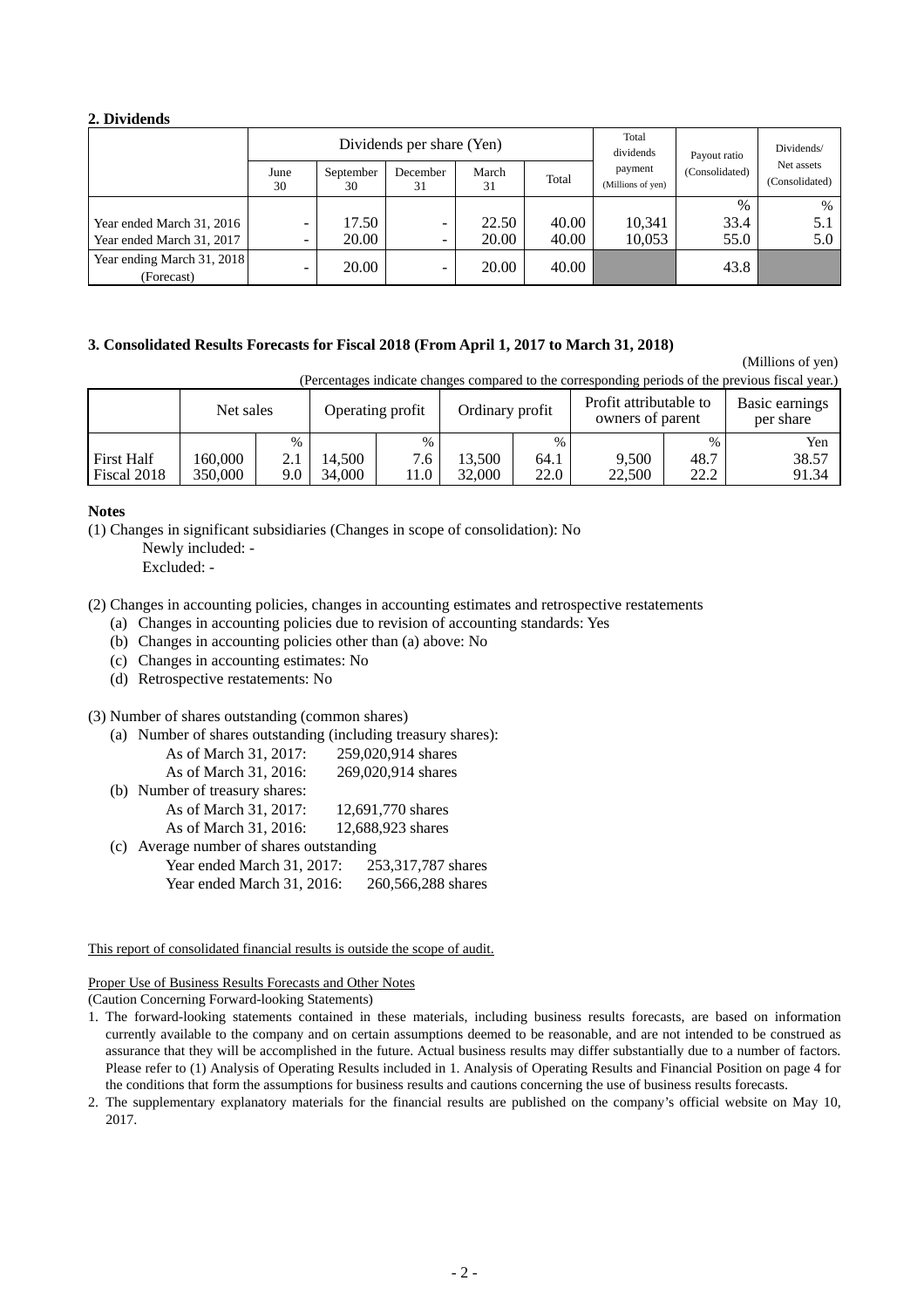### **ATTACHED MATERIALS**

| 1. |     | Analysis of Operating Results and Financial Position <b>Election Container and Election</b> 4                                                                                                                                      |  |
|----|-----|------------------------------------------------------------------------------------------------------------------------------------------------------------------------------------------------------------------------------------|--|
|    | (1) |                                                                                                                                                                                                                                    |  |
|    | (2) | Analysis of Financial Position <b>Exercífical</b> State of European State of European State of European State of State of State of State of State of State of State of State of State of State of State of State of State of State |  |
|    | (3) | Basic Policy on Allocation of Profit and Dividends for Fiscal 2017 and 2018 <b>Example 2018</b> 5                                                                                                                                  |  |
| 2. |     | Basic Concept on Selection of Accounting Standard (2008) 2008 2012 12:00 12:00 12:00 12:00 12:00 12:00 12:00 13:00 13:00 13:00 13:00 13:00 14:00 14:00 14:00 14:00 14:00 14:00 14:00 14:00 14:00 14:00 14:00 14:00 14:00 14:00     |  |
| 3. |     | Consolidated Financial Statements and Notes <b>manufacture of the Consolidated Financial Statements and Notes</b> 6                                                                                                                |  |
|    | (1) |                                                                                                                                                                                                                                    |  |
|    | (2) | Consolidated Statements of Income and Consolidated Statements of Comprehensive Income 388 88                                                                                                                                       |  |
|    |     | Consolidated Statements of Income <b>Exercise Statements</b> 8                                                                                                                                                                     |  |
|    |     | Consolidated Statements of Comprehensive Income <b>Example 2018</b> 19 9                                                                                                                                                           |  |
|    | (3) |                                                                                                                                                                                                                                    |  |
|    | (4) |                                                                                                                                                                                                                                    |  |
|    | (5) | Notes to Consolidated Financial Statements <b>Exercise 2nd August</b> 2014 13                                                                                                                                                      |  |
|    |     |                                                                                                                                                                                                                                    |  |
|    |     | Segment Information 2018 and 2018 and 2018 and 2018 and 2018 and 2018 and 2018 and 2018 and 2018 and 2018 and 2018 and 2018 and 2018 and 2018 and 2018 and 2018 and 2018 and 2018 and 2018 and 2018 and 2018 and 2018 and 2018     |  |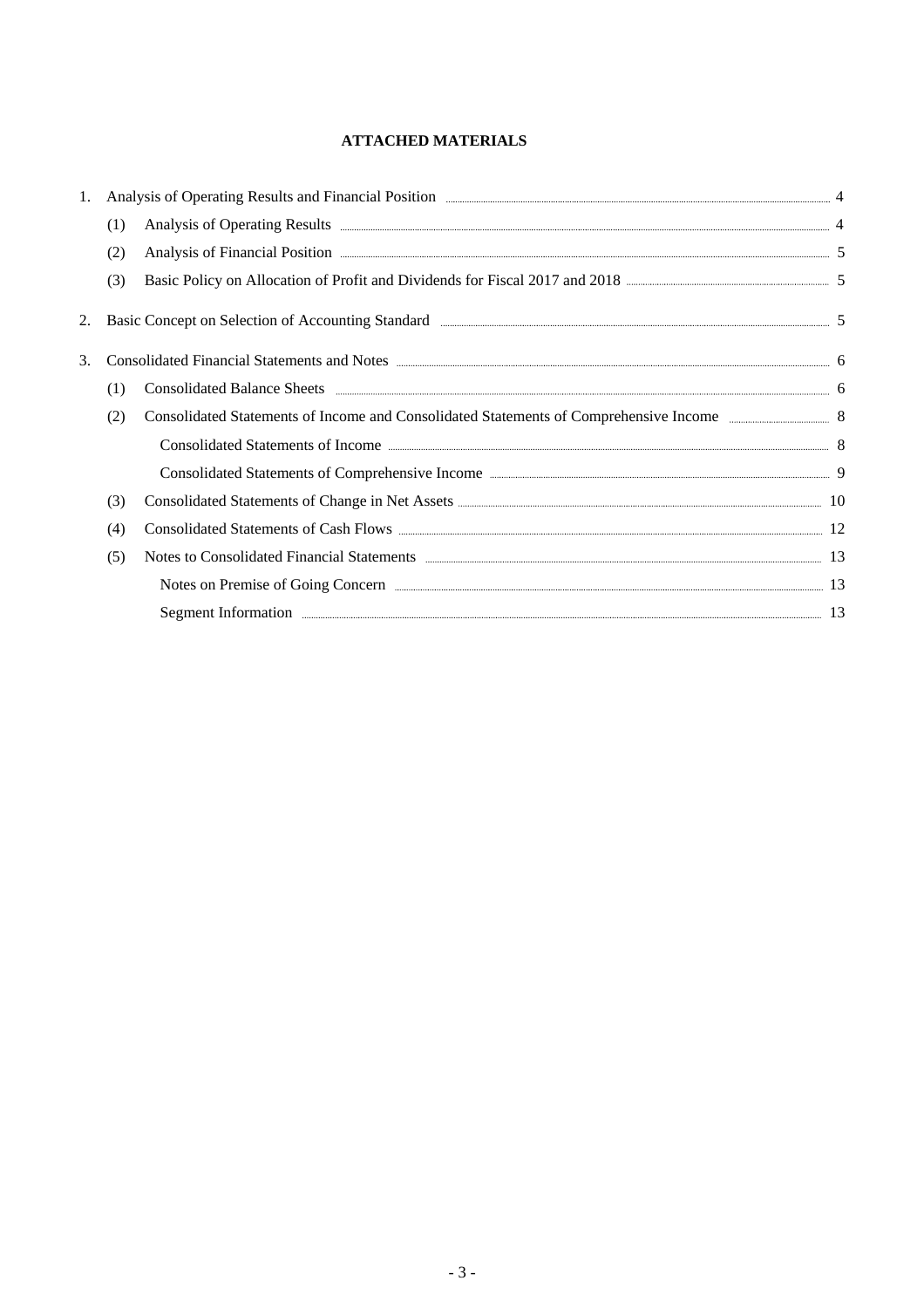### **1. Analysis of Operating Results and Financial Position**

### **(1) Analysis of Operating Results**

### **Operating Results for Fiscal 2017**

In fiscal 2017, uncertainty remained over the future outlook both in Japan and overseas due to factors such as the risk of downturns in China and emerging countries and the vote in the UK to withdraw from the European Union, although the US economy maintained a moderate expansion.

Full-year results saw a decline in sales and profit due to a more significant appreciation in the value of the yen on the currency exchange market than at any time in the recent past.

In this situation, consolidated net sales for fiscal 2017 amounted to ¥321.2 billion. By segment, sales were ¥272.8 billion in the Consumer segment, ¥39.7 billion in the System Equipment segment, and ¥8.6 billion in the Others segment

In the timepiece business, mid-range and high-end G-SHOCK lines remained strong in China and ASEAN countries due to the impact of original promotions. In addition, the EDIFICE model which connects to a smartphone via Bluetooth® also turned in strong results, mainly in Europe. In the calculator business, scientific calculators performed well due to strengthening of sales at schools overseas.

In profit for fiscal 2017, the Consumer segment posted ¥37.1 billion in operating profit. The timepiece business maintained high profitability, with an improvement in the product mix. In the calculator business, scientific calculators did well overseas, securing profitability. The System Equipment segment recorded an operating loss of ¥2.2 billion due to the impact of structural reform. The Others segment posted operating profit of ¥0.3 billion.

As a result, Casio posted ¥30.6 billion in consolidated operating profit, allowing for adjustment. Casio recorded ¥26.2 billion in ordinary profit, and ¥18.4 billion in profit attributable to owners of parent. Earnings per share (EPS) stood at ¥72.67.

#### **Forecasts**

Given the unpredictable economic outlook, Casio will actively develop global markets for products which make the most of the company's original technology, as it seeks to significantly improve business performance. The main strategies for achieving this are as below.

- (a) In the timepiece business, Casio will pursue higher value added by expanding its lineup of new-generation global radio-controlled watches. Casio will expand the G-SHOCK lineup and drastically boost publicity efforts on social media to continue growing this business further and maintain high profitability.
- (b) In the education products business, Casio will continue growing the business and maintain high profitability by strengthening school sales of scientific calculators and expanding the lineup of English language learning devices.
- (c) In the system equipment business, Casio will pursue the transformation into a solutions business in order to grow the business and improve profitability.
- (d) In new businesses, Casio will strive to grow businesses and contribute to revenue by expanding its lineup of wrist devices and others.
- (e) In all businesses, Casio will seek to increase sales outside of Japan.

Currently, the forecasts for fiscal 2018 are as follows.

 $(2)$   $(1)$   $(1)$   $(2)$   $(3)$ 

| (Consolidated results forecasts)                                                        |                                       |
|-----------------------------------------------------------------------------------------|---------------------------------------|
| Net sales:                                                                              | ¥350.0 billion (up 9.0% year-on-year) |
| Operating profit:                                                                       | ¥34.0 billion (up 11.0% year-on-year) |
| Ordinary profit:                                                                        | ¥32.0 billion (up 22.0% year-on-year) |
| Profit attributable to owners of parent: $\angle$ ¥22.5 billion (up 22.2% year-on-year) |                                       |

Exchange rates for fiscal 2018 are estimated at US\$  $1 = 4113$  and Euro  $1 = 4118$ .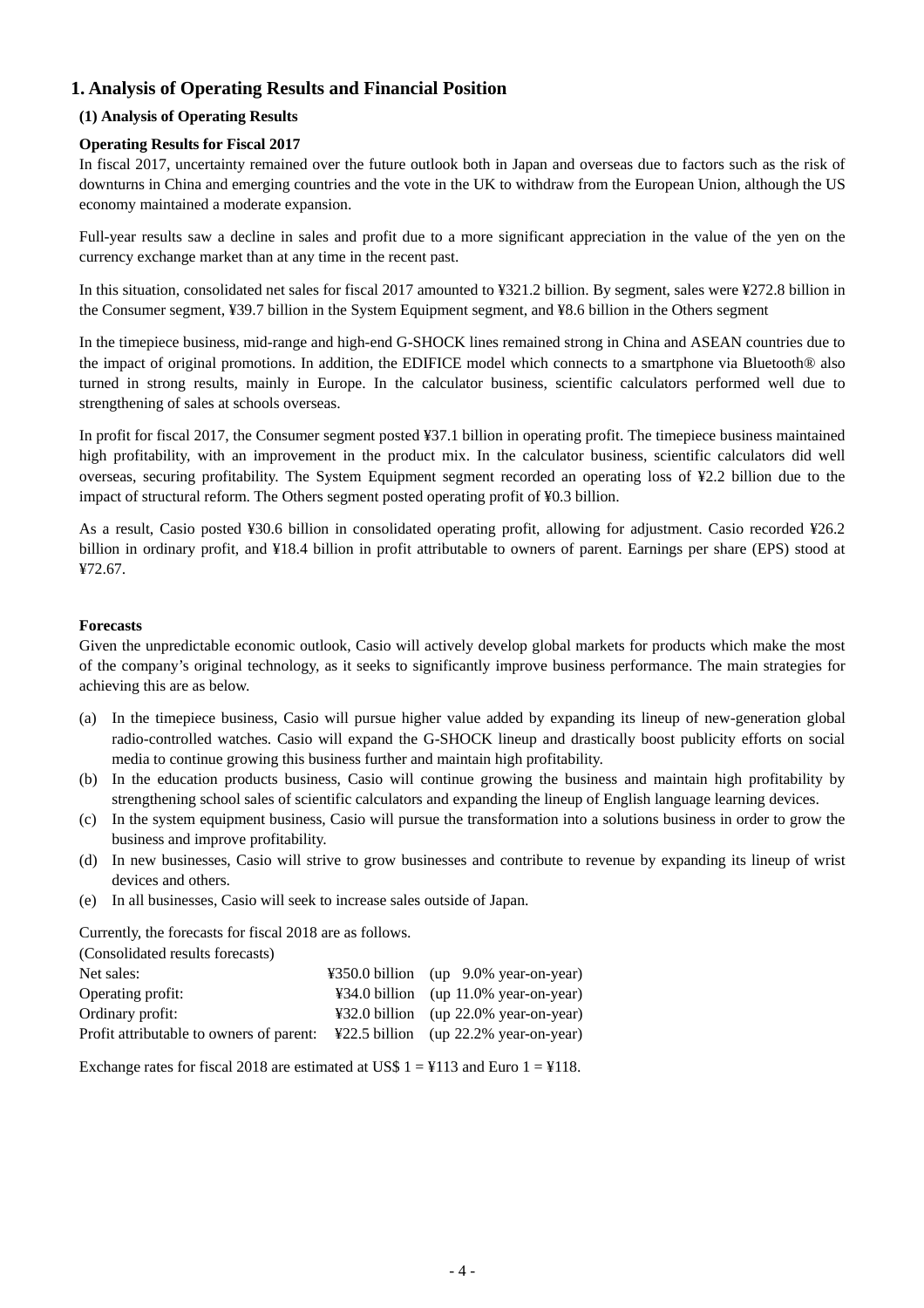#### **(2) Analysis of Financial Position**

Total assets on a consolidated basis at the end of fiscal 2017 stood at ¥351.4 billion, down ¥17.0 billion compared to the end of the previous fiscal year, owing to a decrease in securities. Net assets decreased ¥5.7 billion to ¥196.3 billion compared to the end of the previous fiscal year, mainly due to a decrease in retained earnings. As a result, the equity ratio improved 1.0 points compared to the end of the previous fiscal year to 55.9%.

Net cash provided by operating activities was ¥27.9 billion, net cash used in investing activities was ¥3.2 billion, and net cash used in financing activities was ¥30.9 billion. As a result, consolidated cash and cash equivalents at the end of fiscal 2017 stood at ¥118.7 billion, ensuring adequate liquid funds.

Casio will continue to pursue effective management of its business assets, aiming to build a stable and strong financial structure.

#### **(3) Basic Policy on Allocation of Profit and Dividends for Fiscal 2017 and 2018**

Casio has positioned the maintenance and expansion of returns for all of its shareholders as an important management issue. The company's dividend policy is based on maintaining stable dividends, and Casio decides the allocation of profit by taking into account all factors such as profit levels, financial position, the dividend payout ratio, and future business forecasts.

Based on the policy outlined above, Casio plans to pay an annual dividend of ¥40 per share, which is the same as the ¥40 per share paid in the previous fiscal year. Casio also plans to pay dividends of ¥40 per share for fiscal 2018.

#### **2. Basic Concept on Selection of Accounting Standard**

Casio uses Japanese GAAP for the preparation of its consolidated financial statements in view of comparability for the period covered by the consolidated financial statements and inter-company comparability.

The Group's policy is to respond to the application of IFRS in an appropriate manner, taking into account a variety of circumstances inside and outside Japan.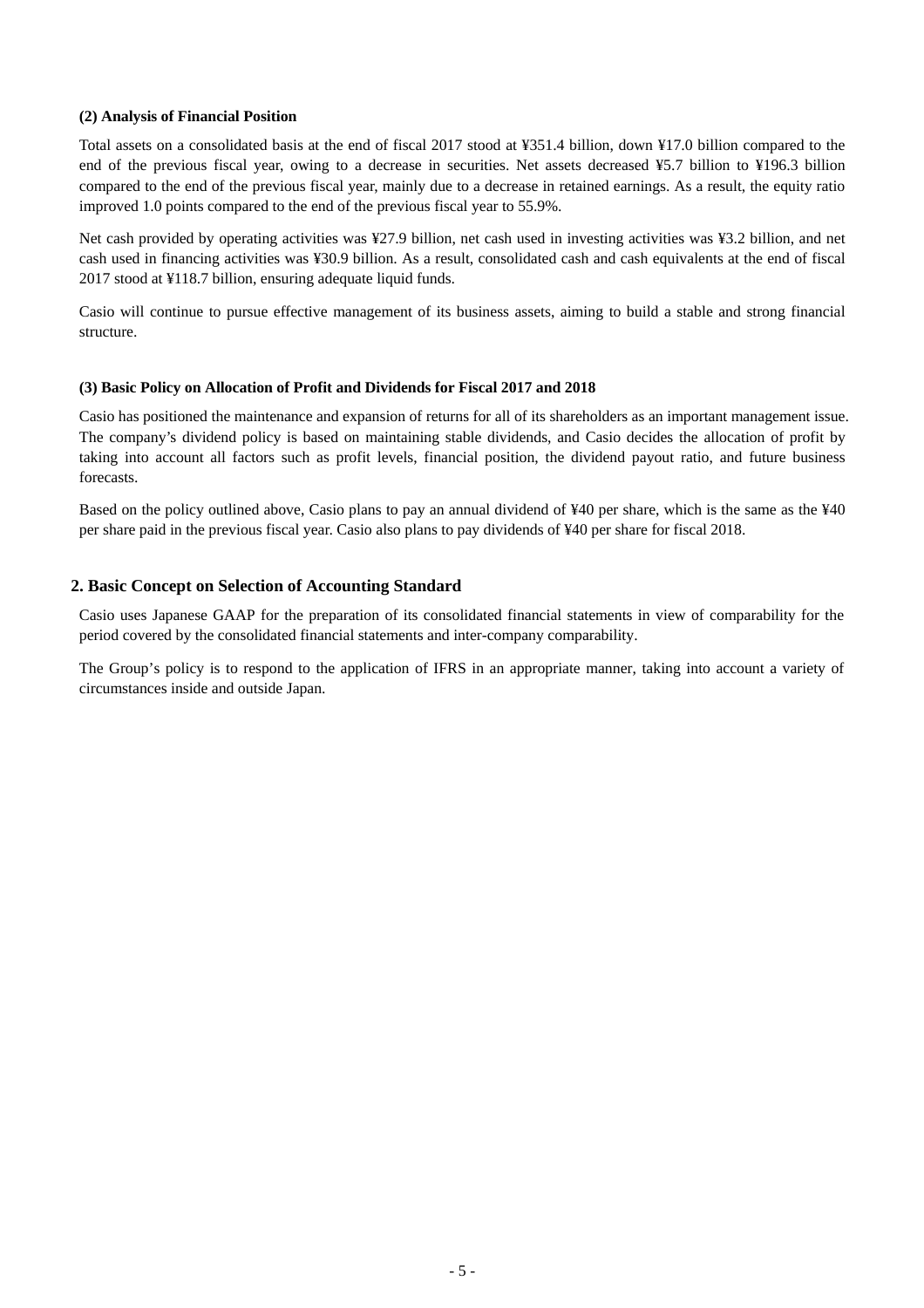### **3. Consolidated Financial Statements and Notes**

### **(1) Consolidated Balance Sheets**

|                                                   |                         | (Millions of yen)       |
|---------------------------------------------------|-------------------------|-------------------------|
|                                                   | As of<br>March 31, 2016 | As of<br>March 31, 2017 |
| <b>Assets</b>                                     |                         |                         |
| <b>Current assets</b>                             |                         |                         |
| Cash and deposits                                 | 66,648                  | 55,197                  |
| Notes and accounts receivable-trade               | 47,843                  | 47,725                  |
| Securities                                        | 55,600                  | 43,920                  |
| Finished goods                                    | 43,082                  | 38,352                  |
| Work in process                                   | 6,943                   | 5,606                   |
| Raw materials and supplies                        | 7,751                   | 8,300                   |
| Deferred tax assets                               | 6,732                   | 6,155                   |
| Short-term loans receivable with resale agreement | 6,154                   | 20,000                  |
| Other                                             | 9,985                   | 8,740                   |
| Allowance for doubtful accounts                   | (501)                   | (548)                   |
| <b>Total current assets</b>                       | 250,237                 | 233,447                 |
| <b>Non-current assets</b>                         |                         |                         |
| Property, plant and equipment                     |                         |                         |
| Buildings and structures                          | 60,097                  | 58,239                  |
| Accumulated depreciation                          | (43,213)                | (42, 666)               |
| Buildings and structures, net                     | 16,884                  | 15,573                  |
| Machinery, equipment and vehicles                 | 14,057                  | 14,218                  |
| Accumulated depreciation                          | (11,042)                | (11, 552)               |
| Machinery, equipment and vehicles, net            | 3,015                   | 2,666                   |
| Tools, furniture and fixtures                     | 35,484                  | 35,285                  |
| Accumulated depreciation                          | (31, 857)               | (32, 219)               |
| Tools, furniture and fixtures, net                | 3,627                   | 3,066                   |
| Land                                              | 36,091                  | 34,090                  |
| Leased assets                                     | 3,050                   | 3,022                   |
| Accumulated depreciation                          | (2,041)                 | (1,934)                 |
| Leased assets, net                                | 1,009                   | 1,088                   |
| Construction in progress                          | 256                     | 308                     |
| Total property, plant and equipment               | 60,882                  | 56,791                  |
| Intangible assets                                 | 6,309                   | 6,784                   |
| Investments and other assets                      |                         |                         |
| Investment securities                             | 34,407                  | 35,153                  |
| Net defined benefit asset                         | 9,113                   | 13,122                  |
| Deferred tax assets                               | 4,644                   | 3,227                   |
| Other                                             | 2,933                   | 2,995                   |
| Allowance for doubtful accounts                   | (71)                    | (67)                    |
| Total investments and other assets                | 51,026                  | 54,430                  |
| <b>Total non-current assets</b>                   | 118,217                 | 118,005                 |
| <b>Total assets</b>                               | 368,454                 | 351,452                 |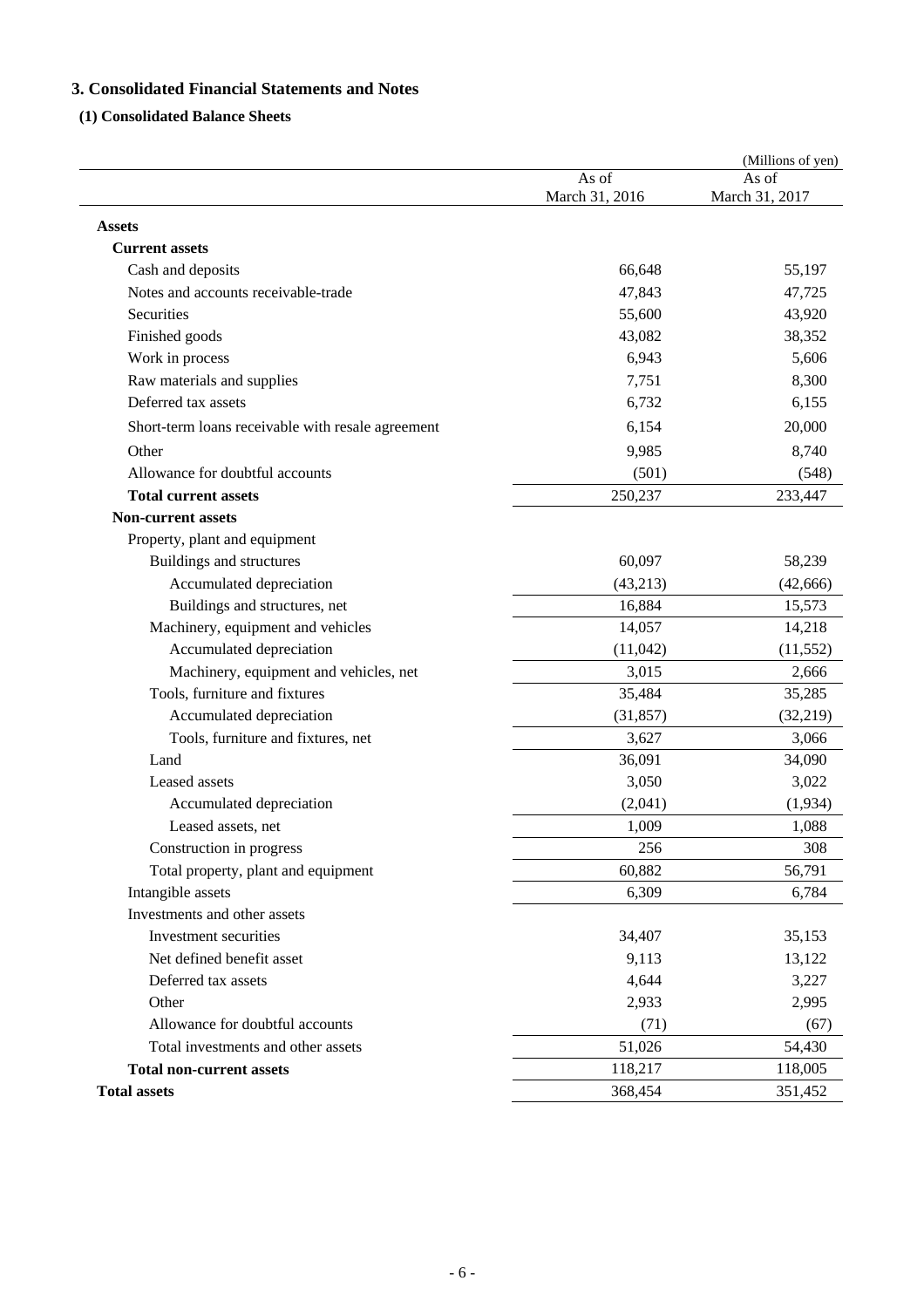|                                                       |                         | (Millions of yen)       |
|-------------------------------------------------------|-------------------------|-------------------------|
|                                                       | As of<br>March 31, 2016 | As of<br>March 31, 2017 |
| <b>Liabilities</b>                                    |                         |                         |
| <b>Current liabilities</b>                            |                         |                         |
| Notes and accounts payable-trade                      | 34,542                  | 31,751                  |
| Short-term loans payable                              | 260                     | 155                     |
| Current portion of long-term loans payable            |                         | 2,000                   |
| Accounts payable-other                                | 21,483                  | 19,079                  |
| Accrued expenses                                      | 13,045                  | 12,357                  |
| Income taxes payable                                  | 4,334                   | 2,593                   |
| Provision for product warranties                      | 779                     | 772                     |
| Provision for business structure improvement          |                         | 631                     |
| Other                                                 | 5,125                   | 6,157                   |
| <b>Total current liabilities</b>                      | 79,568                  | 75,495                  |
| <b>Non-current liabilities</b>                        |                         |                         |
| Bonds with subscription rights to shares              | 10,033                  | 10,023                  |
| Long-term loans payable                               | 67,000                  | 61,000                  |
| Deferred tax liabilities                              | 1,441                   | 1,628                   |
| Provision for business structure improvement          |                         | 784                     |
| Net defined benefit liability                         | 1,338                   | 491                     |
| Other                                                 | 6,963                   | 5,699                   |
| <b>Total non-current liabilities</b>                  | 86,775                  | 79,625                  |
| <b>Total liabilities</b>                              | 166,343                 | 155,120                 |
| <b>Net assets</b>                                     |                         |                         |
| <b>Shareholders' equity</b>                           |                         |                         |
| Capital stock                                         | 48,592                  | 48,592                  |
| Capital surplus                                       | 65,058                  | 65,058                  |
| Retained earnings                                     | 100,041                 | 92,228                  |
| Treasury shares                                       | (20,291)                | (19, 942)               |
| <b>Total shareholders' equity</b>                     | 193,400                 | 185,936                 |
| <b>Accumulated other comprehensive income</b>         |                         |                         |
| Valuation difference on available-for-sale securities | 7,781                   | 9,138                   |
| Foreign currency translation adjustment               | (1, 844)                | (3,573)                 |
| Remeasurements of defined benefit plans               | 2,774                   | 4,831                   |
| Total accumulated other comprehensive income          | 8,711                   | 10,396                  |
| <b>Total net assets</b>                               | 202,111                 | 196,332                 |
| <b>Total liabilities and net assets</b>               | 368,454                 | 351,452                 |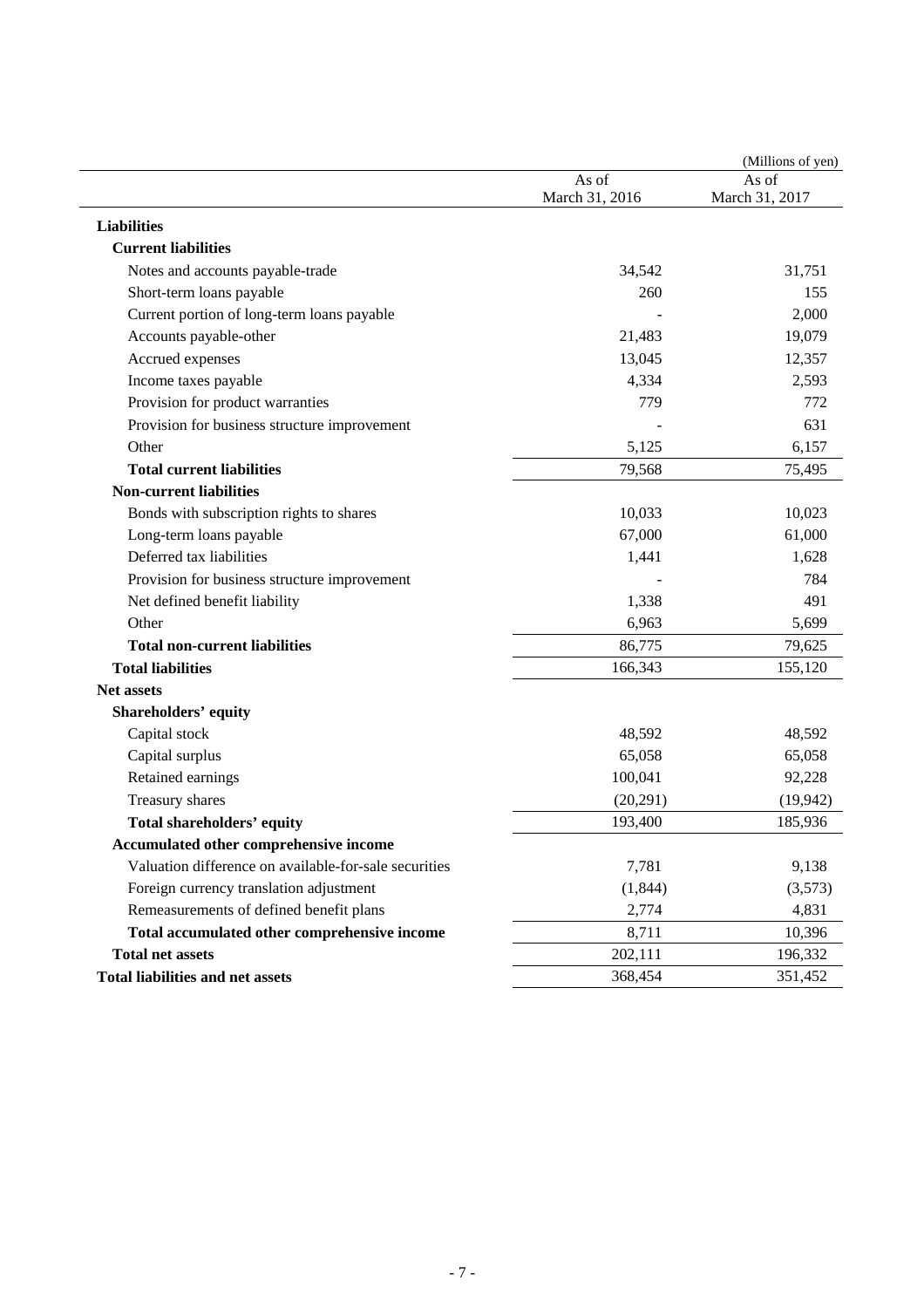## **(2) Consolidated Statements of Income and Consolidated Statements of Comprehensive Income**

**Consolidated Statements of Income** 

|                                              |                              | (Millions of yen)            |
|----------------------------------------------|------------------------------|------------------------------|
|                                              | Year ended<br>March 31, 2016 | Year ended<br>March 31, 2017 |
| <b>Net sales</b>                             | 352,258                      | 321,213                      |
| Cost of sales                                | 199,251                      | 187,755                      |
| Gross profit                                 | 153,007                      | 133,458                      |
| Selling, general and administrative expenses | 110,838                      | 102,822                      |
| <b>Operating profit</b>                      | 42,169                       | 30,636                       |
| Non-operating income                         |                              |                              |
| Interest income                              | 533                          | 434                          |
| Dividend income                              | 612                          | 486                          |
| Other                                        | 308                          | 321                          |
| Total non-operating income                   | 1,453                        | 1,241                        |
| Non-operating expenses                       |                              |                              |
| Interest expenses                            | 442                          | 407                          |
| Foreign exchange losses                      | 1,681                        | 4,869                        |
| Other                                        | 430                          | 362                          |
| Total non-operating expenses                 | 2,553                        | 5,638                        |
| <b>Ordinary profit</b>                       | 41,069                       | 26,239                       |
| Extraordinary income                         |                              |                              |
| Gain on sales of non-current assets          | 22                           | 909                          |
| Gain on sales of investment securities       | 1,313                        | 426                          |
| Gain on transfer of business                 |                              | 500                          |
| Total extraordinary income                   | 1,335                        | 1,835                        |
| <b>Extraordinary losses</b>                  |                              |                              |
| Loss on retirement of non-current assets     | 488                          | 114                          |
| Impairment loss                              | 1,047                        | 19                           |
| Loss on sales of investment securities       | 205                          |                              |
| Business structure improvement expenses      |                              | 4,469                        |
| Other                                        |                              | 17                           |
| Total extraordinary losses                   | 1,740                        | 4,619                        |
| Profit before income taxes                   | 40,664                       | 23,455                       |
| Income taxes-current                         | 6,940                        | 4,450                        |
| Income taxes-deferred                        | 2,530                        | 595                          |
| Total income taxes                           | 9,470                        | 5,045                        |
| <b>Profit</b>                                | 31,194                       | 18,410                       |
| Profit attributable to owners of parent      | 31,194                       | 18,410                       |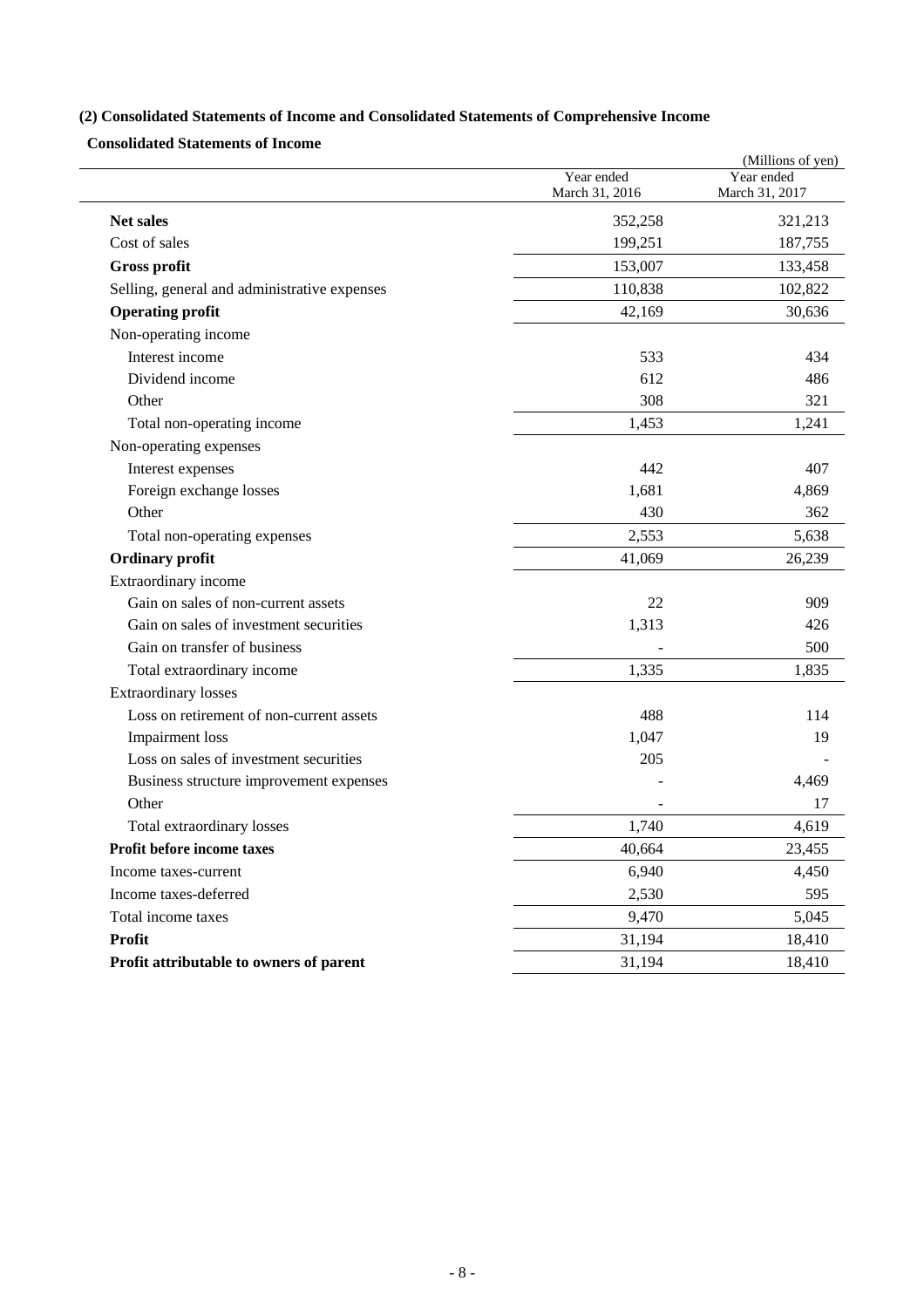### **Consolidated Statements of Comprehensive Income**

|                                                                                                                            |                              | (Millions of yen)            |
|----------------------------------------------------------------------------------------------------------------------------|------------------------------|------------------------------|
|                                                                                                                            | Year ended<br>March 31, 2016 | Year ended<br>March 31, 2017 |
| <b>Profit</b>                                                                                                              | 31,194                       | 18,410                       |
| Other comprehensive income                                                                                                 |                              |                              |
| Valuation difference on available-for-sale securities                                                                      | (3,611)                      | 1,357                        |
| Foreign currency translation adjustment                                                                                    | (4,466)                      | (1,729)                      |
| Remeasurements of defined benefit plans                                                                                    | (4, 414)                     | 2,057                        |
| Share of other comprehensive income of entities<br>accounted for using equity method                                       | $\theta$                     | (0)                          |
| Total other comprehensive income                                                                                           | (12, 491)                    | 1,685                        |
| <b>Comprehensive income</b>                                                                                                | 18,703                       | 20,095                       |
| Comprehensive income attributable to                                                                                       |                              |                              |
| Comprehensive income attributable to owners of parent<br>Comprehensive income attributable to non-controlling<br>interests | 18,703                       | 20,095                       |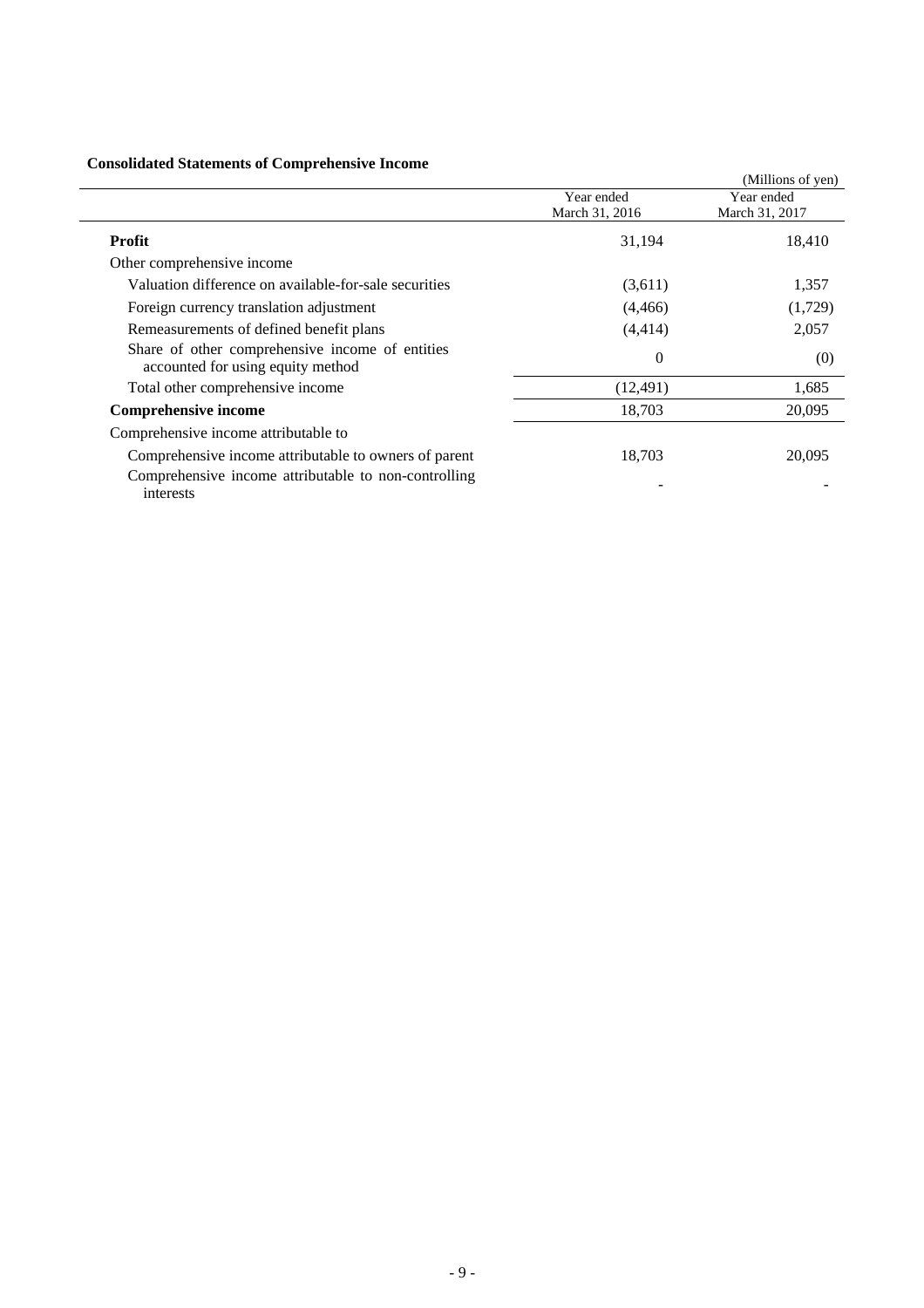### **(3) Consolidated Statements of Changes in Net Assets**

| Year ended March 31, 2016 |  |
|---------------------------|--|
|                           |  |

| Year ended March 31, 2016                                  |                      |                    |                      |                    | (Millions of yen)                |  |  |
|------------------------------------------------------------|----------------------|--------------------|----------------------|--------------------|----------------------------------|--|--|
|                                                            | Shareholders' equity |                    |                      |                    |                                  |  |  |
|                                                            | Capital<br>stock     | Capital<br>surplus | Retained<br>earnings | Treasury<br>shares | Total<br>shareholders'<br>equity |  |  |
| Balance at beginning<br>of current period                  | 48,592               | 65,058             | 79,301               | (9,995)            | 182,956                          |  |  |
| Changes of items<br>during period                          |                      |                    |                      |                    |                                  |  |  |
| Dividends of surplus                                       |                      |                    | (10, 454)            |                    | (10, 454)                        |  |  |
| Profit attributable<br>to owners of parent                 |                      |                    | 31,194               |                    | 31,194                           |  |  |
| Purchase of<br>treasury shares                             |                      |                    |                      | (10,297)           | (10,297)                         |  |  |
| Disposal of<br>treasury shares                             |                      | $\Omega$           |                      | 1                  | 1                                |  |  |
| Retirement of<br>treasury shares                           |                      |                    | ۰                    |                    |                                  |  |  |
| Net changes of<br>items other than<br>shareholders' equity |                      |                    |                      |                    |                                  |  |  |
| Total changes of<br>items during period                    |                      | $\boldsymbol{0}$   | 20,740               | (10,296)           | 10,444                           |  |  |
| Balance at end of<br>current period                        | 48,592               | 65,058             | 100,041              | (20,291)           | 193,400                          |  |  |

|                                                            | Total<br>Remeasure-<br>Valuation difference on<br>Foreign currency<br>accumulated other<br>ments<br>available-for-<br>translation adjustment<br>of defined<br>comprehensive<br>sale securities<br>benefit plans<br>income |          |          | Total<br>net assets |           |
|------------------------------------------------------------|---------------------------------------------------------------------------------------------------------------------------------------------------------------------------------------------------------------------------|----------|----------|---------------------|-----------|
| Balance at beginning<br>of current period                  | 11,392                                                                                                                                                                                                                    | 2,622    | 7,188    | 21,202              | 204,158   |
| Changes of items<br>during period                          |                                                                                                                                                                                                                           |          |          |                     |           |
| Dividends of surplus                                       |                                                                                                                                                                                                                           |          |          |                     | (10, 454) |
| Profit attributable<br>to owners of parent                 |                                                                                                                                                                                                                           |          |          |                     | 31,194    |
| Purchase of<br>treasury shares                             |                                                                                                                                                                                                                           |          |          |                     | (10,297)  |
| Disposal of<br>treasury shares                             |                                                                                                                                                                                                                           |          |          |                     | 1         |
| Retirement of<br>treasury shares                           |                                                                                                                                                                                                                           |          |          |                     |           |
| Net changes of<br>items other than<br>shareholders' equity | (3,611)                                                                                                                                                                                                                   | (4, 466) | (4, 414) | (12, 491)           | (12, 491) |
| Total changes of<br>items during period                    | (3,611)                                                                                                                                                                                                                   | (4, 466) | (4, 414) | (12, 491)           | (2,047)   |
| Balance at end of<br>current period                        | 7,781                                                                                                                                                                                                                     | (1, 844) | 2,774    | 8,711               | 202,111   |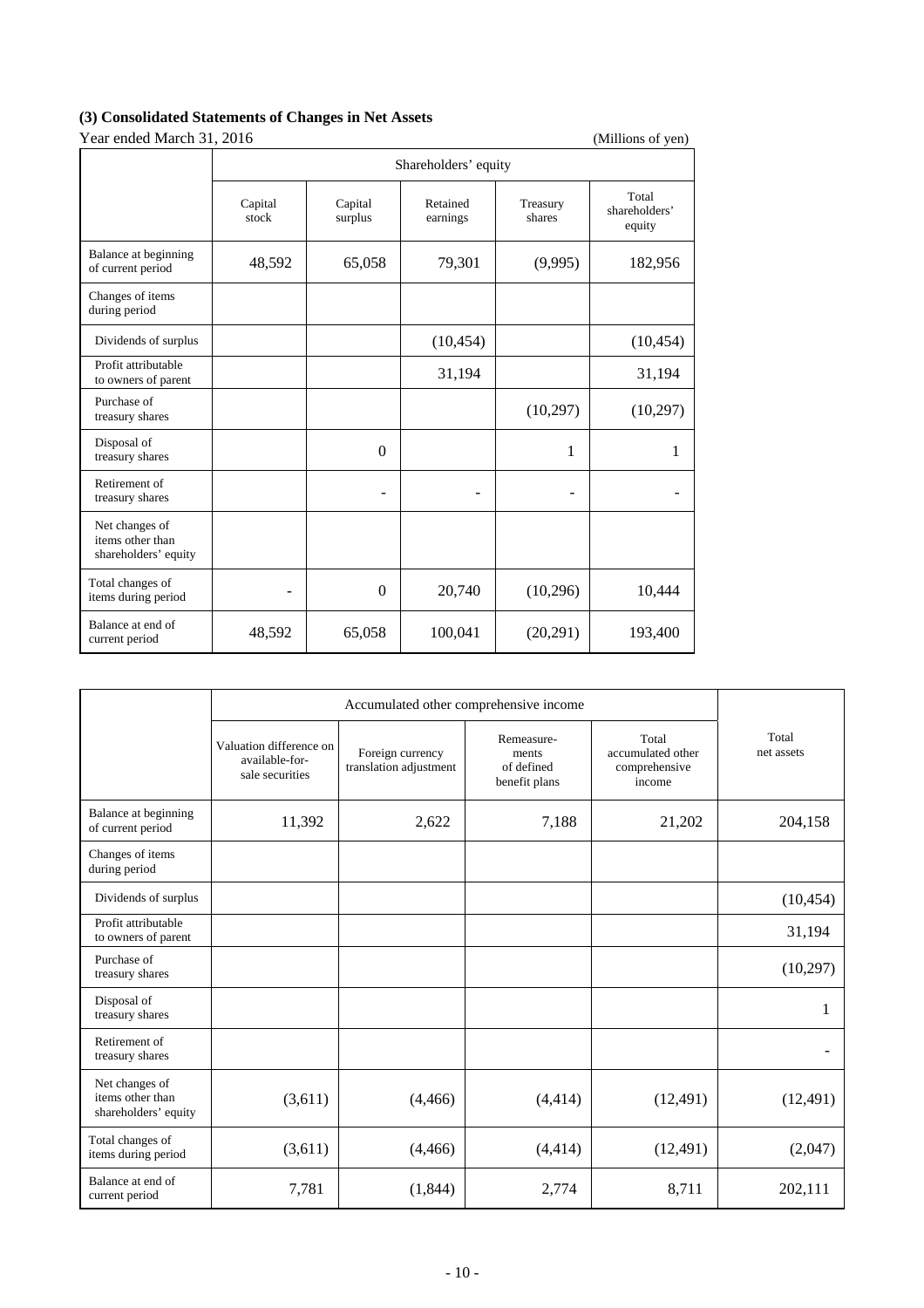| 1 car chaca nigren 91, 2017                                |                      |                    |                      |                    |                                  |  |  |  |
|------------------------------------------------------------|----------------------|--------------------|----------------------|--------------------|----------------------------------|--|--|--|
|                                                            | Shareholders' equity |                    |                      |                    |                                  |  |  |  |
|                                                            | Capital<br>stock     | Capital<br>surplus | Retained<br>earnings | Treasury<br>shares | Total<br>shareholders'<br>equity |  |  |  |
| Balance at beginning<br>of current period                  | 48,592               | 65,058             | 100,041              | (20,291)           | 193,400                          |  |  |  |
| Changes of items<br>during period                          |                      |                    |                      |                    |                                  |  |  |  |
| Dividends of surplus                                       |                      |                    | (10, 894)            |                    | (10, 894)                        |  |  |  |
| Profit attributable<br>to owners of parent                 |                      |                    | 18,410               |                    | 18,410                           |  |  |  |
| Purchase of<br>treasury shares                             |                      |                    |                      | (14,980)           | (14,980)                         |  |  |  |
| Disposal of<br>treasury shares                             |                      | $\Omega$           |                      | $\theta$           | $\Omega$                         |  |  |  |
| Retirement of<br>treasury shares                           |                      | (0)                | (15,329)             | 15,329             |                                  |  |  |  |
| Net changes of<br>items other than<br>shareholders' equity |                      |                    |                      |                    |                                  |  |  |  |
| Total changes of<br>items during period                    | -                    | (0)                | (7, 813)             | 349                | (7, 464)                         |  |  |  |
| Balance at end of<br>current period                        | 48,592               | 65,058             | 92,228               | (19, 942)          | 185,936                          |  |  |  |

|                                                            | Valuation difference on<br>available-for-<br>sale securities | Foreign currency<br>translation adjustment | Remeasure-<br>ments<br>of defined<br>benefit plans | Total<br>accumulated other<br>comprehensive<br>income | Total<br>net assets |
|------------------------------------------------------------|--------------------------------------------------------------|--------------------------------------------|----------------------------------------------------|-------------------------------------------------------|---------------------|
| Balance at beginning<br>of current period                  | 7,781                                                        | (1,844)                                    | 2,774                                              | 8,711                                                 | 202,111             |
| Changes of items<br>during period                          |                                                              |                                            |                                                    |                                                       |                     |
| Dividends of surplus                                       |                                                              |                                            |                                                    |                                                       | (10, 894)           |
| Profit attributable<br>to owners of parent                 |                                                              |                                            |                                                    |                                                       | 18,410              |
| Purchase of<br>treasury shares                             |                                                              |                                            |                                                    |                                                       | (14,980)            |
| Disposal of<br>treasury shares                             |                                                              |                                            |                                                    |                                                       | $\Omega$            |
| Retirement of<br>treasury shares                           |                                                              |                                            |                                                    |                                                       |                     |
| Net changes of<br>items other than<br>shareholders' equity | 1,357                                                        | (1,729)                                    | 2,057                                              | 1,685                                                 | 1,685               |
| Total changes of<br>items during period                    | 1,357                                                        | (1,729)                                    | 2,057                                              | 1,685                                                 | (5,779)             |
| Balance at end of<br>current period                        | 9,138                                                        | (3,573)                                    | 4,831                                              | 10,396                                                | 196,332             |

### Year ended March 31, 2017 (Millions of yen)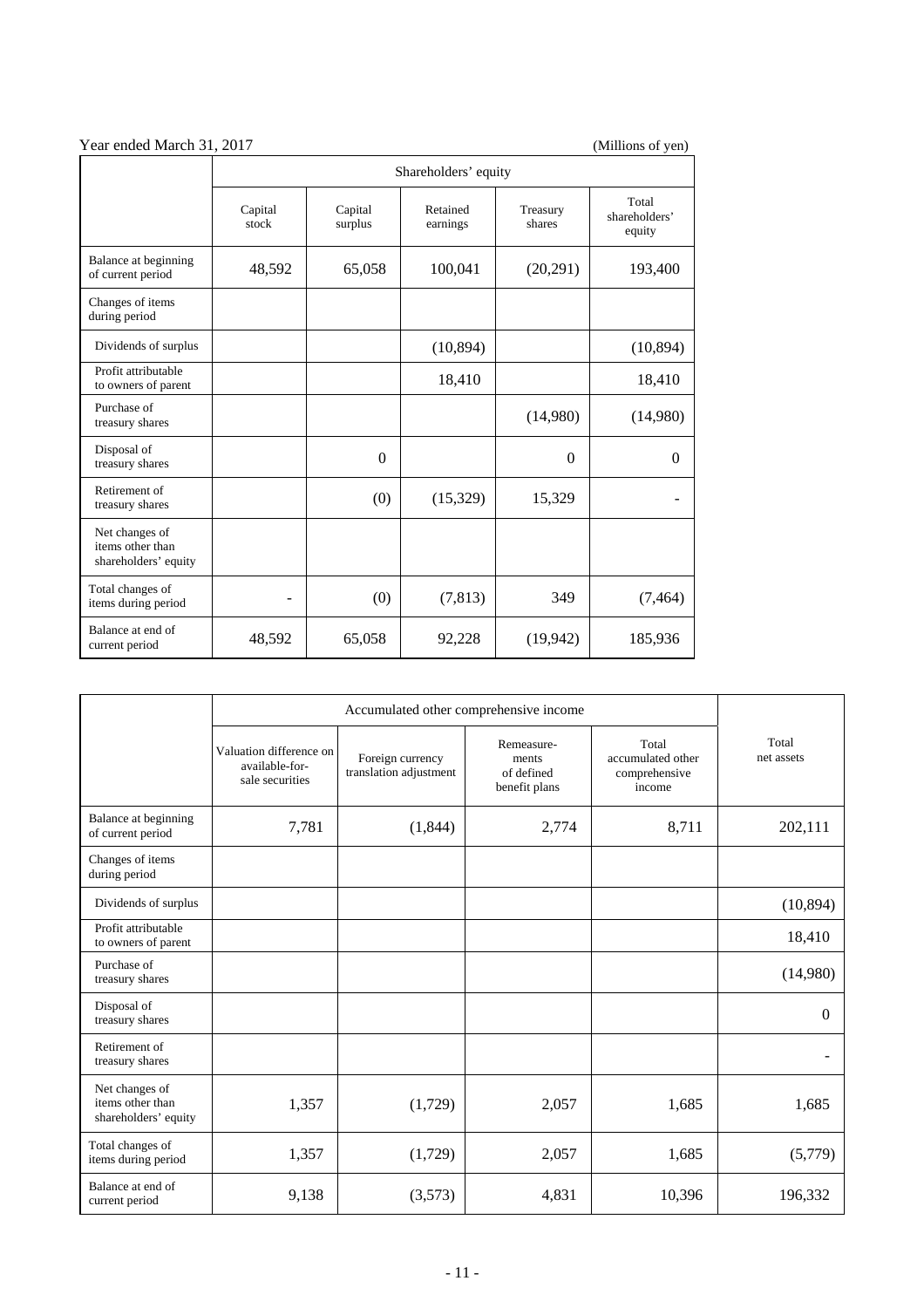### **(4) Consolidated Statements of Cash Flows**

|                                                                      | Year ended<br>March 31, 2016 | (Millions of yen)<br>Year ended<br>March 31, 2017 |
|----------------------------------------------------------------------|------------------------------|---------------------------------------------------|
| <b>Cash flows from operating activities</b>                          |                              |                                                   |
| Profit before income taxes                                           | 40,664                       | 23,455                                            |
| Depreciation                                                         | 9,708                        | 9,741                                             |
| <b>Impairment</b> loss                                               | 1,047                        | 19                                                |
| Loss (gain) on sales and retirement of non-current assets            | 466                          | (795)                                             |
| Loss (gain) on sales of investment securities                        | (1,108)                      | (426)                                             |
| Increase (decrease) in net defined benefit liability                 | 196                          | (828)                                             |
| Interest and dividend income                                         | (1,145)                      | (920)                                             |
| Interest expenses                                                    | 442                          | 407                                               |
| Foreign exchange losses (gains)                                      | (1,450)                      | 1,309                                             |
| Share of (profit) loss of entities accounted for using equity method | (53)                         | (15)                                              |
| Loss (gain) on transfer of business                                  |                              | (500)                                             |
| Decrease (increase) in notes and accounts receivable-trade           | (2,690)                      | 164                                               |
| Decrease (increase) in inventories                                   | (3,750)                      | 4,157                                             |
| Increase (decrease) in notes and accounts payable-trade              | (61)                         | (2, 456)                                          |
| Decrease/increase in consumption taxes receivable/payable            | (1,081)                      | 1,156                                             |
| Other, net                                                           | (3,816)                      | (82)                                              |
| Subtotal                                                             | 37,369                       | 34,386                                            |
| Interest and dividend income received                                | 1,164                        | 897                                               |
| Interest expenses paid                                               | (445)                        | (412)                                             |
| Income taxes paid                                                    | (5,378)                      | (6,951)                                           |
| Net cash provided by (used in) operating activities                  | 32,710                       | 27,920                                            |
| <b>Cash flows from investing activities</b>                          |                              |                                                   |
| Payments into time deposits                                          | (433)                        | (1, 438)                                          |
| Proceeds from withdrawal of time deposits                            | 983                          | 1,439                                             |
| Purchase of property, plant and equipment                            | (6, 430)                     | (4, 815)                                          |
| Proceeds from sales of property, plant and equipment                 | 81                           | 3,564                                             |
| Purchase of intangible assets                                        | (3,916)                      | (4,148)                                           |
| Purchase of investment securities                                    | (87)                         | (23)                                              |
| Proceeds from sales and redemption of investment securities          | 18,014                       | 1,816                                             |
| Purchase of shares of subsidiaries and associates                    |                              | (180)                                             |
| Proceeds from transfer of business                                   |                              | 500                                               |
| Other, net                                                           | (53)                         | 30                                                |
| Net cash provided by (used in) investing activities                  | 8,159                        | (3,255)                                           |
| <b>Cash flows from financing activities</b>                          |                              |                                                   |
| Net increase (decrease) in short-term loans payable                  | 9                            | (105)                                             |
| Proceeds from long-term loans payable                                | 23,000                       | 21,500                                            |
| Repayments of long-term loans payable                                | (23,000)                     | (25,500)                                          |
| Purchase of treasury shares                                          | (10,297)                     | (14,980)                                          |
| Proceeds from sales of treasury shares                               | 1                            | $\overline{0}$                                    |
| Repayments of finance lease obligations                              | (932)                        | (954)                                             |
| Cash dividends paid                                                  | (10, 454)                    | (10, 894)                                         |
| Net cash provided by (used in) financing activities                  | (21, 673)                    | (30, 933)                                         |
| Effect of exchange rate change on cash and cash equivalents          | (1,876)                      | (3,034)                                           |
| Net increase (decrease) in cash and cash equivalents                 | 17,320                       | (9,302)                                           |
| Cash and cash equivalents at beginning of period                     | 110,737                      | 128,057                                           |
| Cash and cash equivalents at end of period                           | 128,057                      | 118,755                                           |
|                                                                      |                              |                                                   |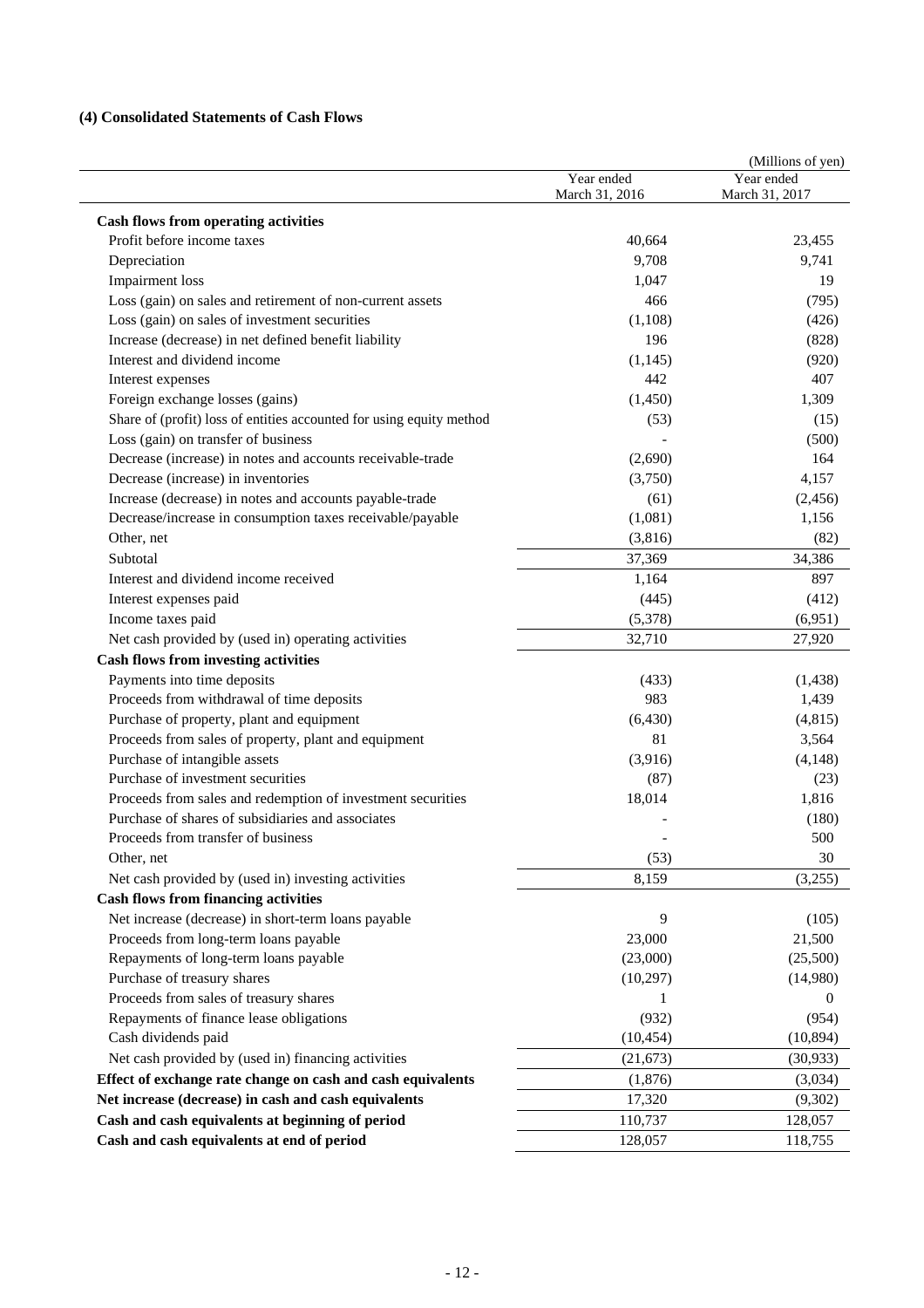#### **(5) Notes to Consolidated Financial Statements**

#### **Notes on Premise of Going Concern**

Not applicable.

#### **Segment Information**

#### 1. Overview of Reportable Segments

The company's reportable segments consist of the company's constituent units for which separate financial information is available and which are subject to periodic examination in order for the board of directors to determine the allocation of management resources and evaluate financial results.

The company has designated three areas of segment reporting, which are the "Consumer," "System Equipment," and "Others" segments, based on the type of products and services, and the market and consumer categories. The categories of the main products and services belonging to each reportable segment are as follows.

Consumer ··············· Watches, Clocks, Electronic dictionaries, Electronic calculators, Label printers, Electronic musical instruments, Digital cameras, etc.

System Equipment ··· Handheld terminals, Electronic cash registers, Office computers, Page printers, Data projectors, etc.

Others ······················· Molds, etc.

#### 2. Information on Net Sales, Profit or Loss, Assets and Others for Each Reportable Segment Year ended March 31, 2016 (Millions of yen)

|                                                                    |                | Reportable segments |        |         |                         | Amounts on                                          |  |
|--------------------------------------------------------------------|----------------|---------------------|--------|---------|-------------------------|-----------------------------------------------------|--|
|                                                                    | Consumer       | System<br>Equipment | Others | Total   | Adjustments<br>(Note 1) | consolidated<br>financial<br>statements<br>(Note 2) |  |
| Net sales                                                          |                |                     |        |         |                         |                                                     |  |
| (1) External customers                                             | 300,956        | 42,669              | 8,633  | 352,258 |                         | 352,258                                             |  |
| (2) Intersegment                                                   | 2              | 49                  | 8,788  | 8,839   | (8, 839)                |                                                     |  |
| Total                                                              | 300,958        | 42,718              | 17,421 | 361,097 | (8,839)                 | 352,258                                             |  |
| Segment profit (loss)                                              | 48,981         | (1,825)             | (114)  | 47,042  | (4,873)                 | 42,169                                              |  |
| Segment assets                                                     | 189,995        | 45,219              | 19,809 | 255,023 | 113,431                 | 368,454                                             |  |
| Others                                                             |                |                     |        |         |                         |                                                     |  |
| Depreciation                                                       | 6,684          | 2,308               | 442    | 9,434   | 274                     | 9,708                                               |  |
| Amortization of goodwill                                           |                | 11                  |        | 11      |                         | 11                                                  |  |
| Investment to entities accounted<br>for using equity method        | $\overline{a}$ | -                   | 2,510  | 2,510   | -                       | 2,510                                               |  |
| Increase in property, plant and<br>equipment and intangible assets | 7,178          | 2,979               | 274    | 10,431  | 454                     | 10,885                                              |  |

Notes: 1. Adjustments are as shown below:

- (1) The 4,873 million yen downward adjustment to segment profit (loss) includes corporate expenses of 4,873 million yen that are not allocated to any reportable segments. Corporate expenses principally consist of administrative expenses of the parent company and R&D expenses for fundamental research, which are not attributable to any reportable segments.
- (2) The 113,431 million yen adjustment to segment assets includes corporate assets of 113,886 million yen that are not allocated to any reportable segments.
- (3) The 274 million yen adjustment to depreciation consists of depreciation for assets related to administrative divisions that are not attributable to any reportable segments.
- (4) The 454 million yen adjustment to the increase in property, plant and equipment and intangible assets consists of capital expenditures in administrative divisions that are not attributable to any reportable segments.
- 2. Segment profit (loss) is reconciled with operating profit in the consolidated financial statements.